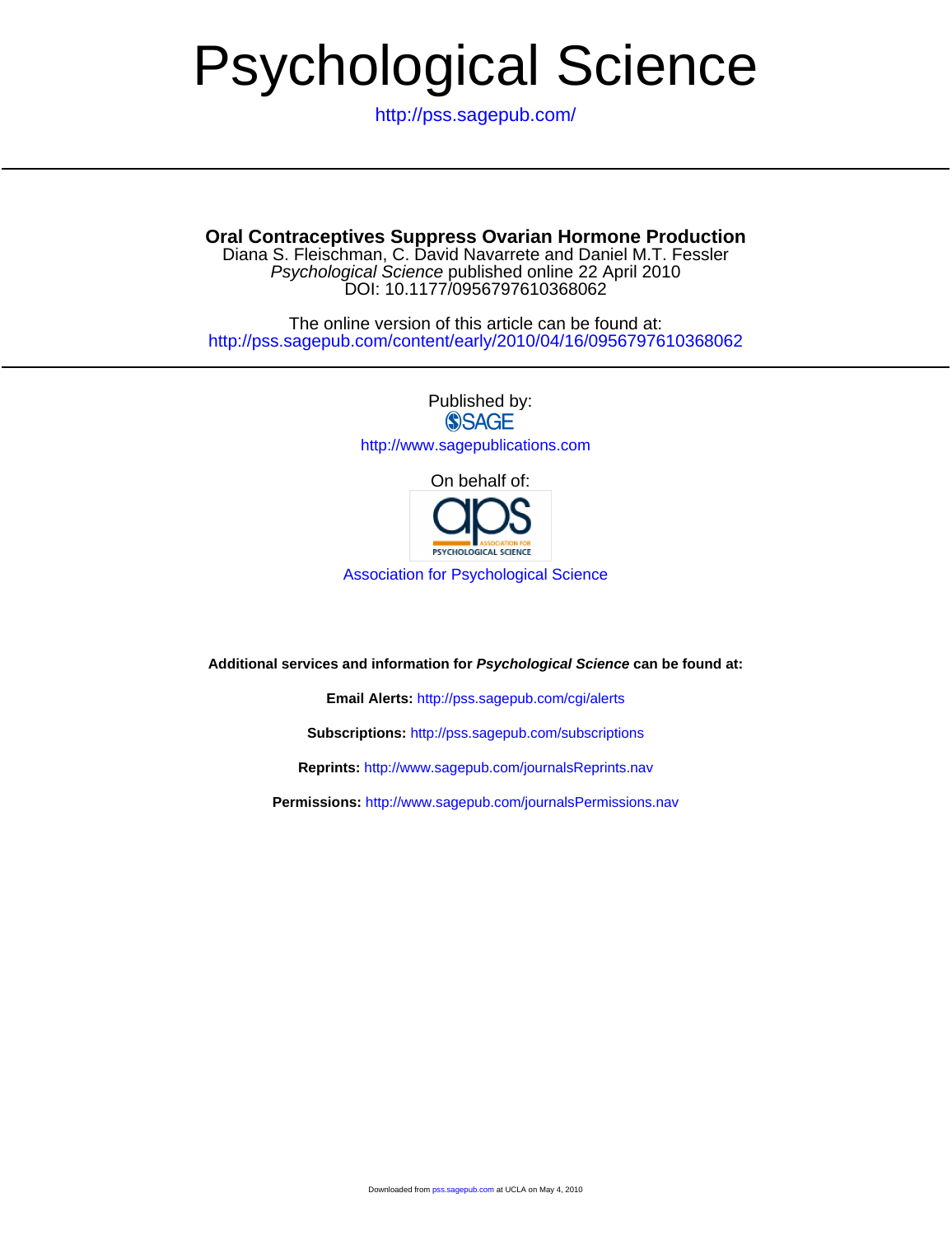

Psychological Science  $XX(X)$  1–3 © The Author(s) 2010 Reprints and permission: sagepub.com/journalsPermissions.nav DOI: 10.1177/0956797610368062 http://sagepub.com

PSYCHOLOGICAL SCIENCE



Diana S. Fleischman<sup>1</sup>, C. David Navarrete<sup>2</sup>, **and Daniel M.T. Fessler3**

<sup>1</sup>London School of Hygiene and Tropical Medicine; <sup>2</sup>Michigan State University; and <sup>3</sup>University of California, Los Angeles

Received 7/13/09; Revision accepted 9/22/09

In "The Cutest Little Baby Face: A Hormonal Link to Sensitivity to Cuteness in Infant Faces," Sprengelmeyer et al. (2009) reported results from three fascinating studies designed to test humans' ability to discriminate among infants on the basis of cuteness. The first study indicated that women of reproductive age are superior to men and older women in this regard, and the second study revealed that premenopausal women perform better than age-matched postmenopausal women. Sprengelmeyer et al. compellingly argued that these findings, taken together, strongly indicate that female reproductive hormones (specifically, the two principal hormones, estrogen and progesterone) play a role in sensitivity to cuteness. The authors sought to explore this possibility in a third study, in which they tested women who were taking exogenous hormones for contraception. They found that such women differentiate cuteness in infant faces better than naturally cycling women do. The authors interpreted this result as consonant with their hypothesis about the contribution of estrogen and progesterone to cuteness detection—that oral contraceptives "raise hormone levels artificially" (p. 149). Although hormonal differences between the two groups may have been responsible for this difference, it is unlikely that the effect was due to elevated levels of estrogen<sup>1</sup> and progesterone in the women using oral contraceptives. Contrary to many researchers' beliefs, oral hormonal contraceptives actually suppress ovarian production of these hormones.

## **Effects of Hormonal Contraceptives on Estrogen and Progesterone**

Combined hormonal contraceptives (i.e., the pill), so called because they contain synthetic versions of estrogen and progesterone, inhibit the natural production of these hormones, essentially eliminating any menstrual-cycle variability (see Fig. 1). Hormonal contraceptives alter the hypothalamicpituitary-ovarian feedback loop, preventing the maturation of the ovarian follicle, precluding ovulation (Frye, 2006), and inhibiting the rise in estrogen that occurs during the first half of the menstrual cycle (Van Heusden & Fauser, 2002). The

increased progesterone that circulates after ovulation is produced mainly in the empty ovarian follicle (Hatcher & Namnoum, 2004); thus, this increase does not occur in pilltaking women, who exhibit lower serum estradiol and progesterone than do naturally cycling women (Arnold, Tóth, & Faredin, 1980; Basu et al., 1992; Thorneycroft & Stone, 1972). The pill has been shown to lower serum levels of these hormones even after discontinuation (Balogh, Ditroi, & Lampe, 1981; Panzer et al., 2006). Moreover, postmenopausal women who have used the pill have lower levels of androgens and estrogens than those who have never used it (Chan et al., 2008). Thus, the evidence clearly shows that combined hormonal contraceptives reduce levels of estrogen and progesterone.

# **Effects of Hormonal Contraceptives on Psychology**

Although total levels of estrogen and progesterone are not elevated in women who use hormonal contraceptives, it is possible that the contraceptive users in the study of Sprengelmeyer et al. displayed superior cuteness detection because of the direct action of the synthetic exogenous hormones themselves. Exploring the role of olfaction in mate selection, Wedekind, Seebeck, Bettens, and Paepke (1995) and Roberts, Gosling, Carter, and Petrie (2008) found reversed preferences in pill users relative to normally cycling women. Wedekind et al. speculated that this pattern may be due to pregnancymimicking effects of exogenous hormones. However, the relevance of this example is limited by the absence of measures that directly or indirectly tie these respective hormones to social olfactory preferences.

In contrast, research exploring hormonal mediation indicates that oral contraceptives do not substantially improve performance in domains of social judgment thought to be affected

**Corresponding Author:**

Diana Santos Fleischman, The London School of Hygiene and Tropical Medicine, Keppel St., London WC1E 7HT, United Kingdom E-mail: diana.fleischman@lshtm.ac.uk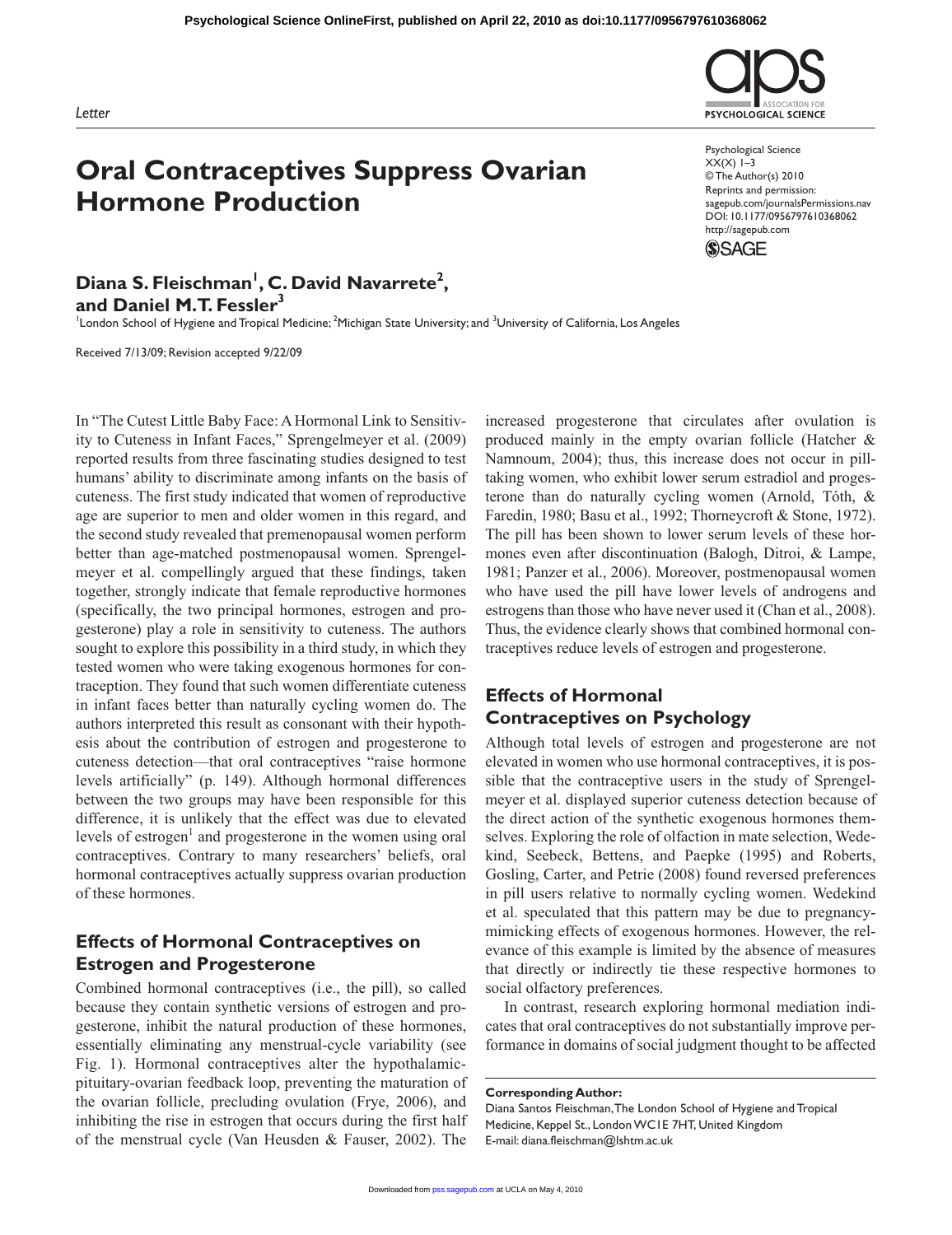

Fig. I. Levels of estrogen, progesterone, and pituitary hormones, as well as depictions of the ovarian follicle and the uterine lining, in normally cycling women, pregnant women, and women taking hormonal contraceptives. LH = luteinizing hormone; FSH = follicle-stimulating hormone. Adapted from *The Benefits and Risks of Oral Contraceptives Today* (1st ed., p. 12), by J. Drife, 1996, Pearl River, NY: Parthenon Publishing Group. Copyright 1996 by Parthenon Publishing Group.

by estradiol and progesterone. Preferences for facial masculinity in partnered naturally cycling women, thought to be moderated by estrogen, are reversed in partnered women on the pill (Little, Jones, Penton-Voak, Burt, & Perrett, 2002). Preference for healthiness in faces is presumed to be moderated by progesterone, and oral contraceptive users' preference for healthiness in faces is halfway between that of women in the low-progesterone/high-estradiol phase of the menstrual cycle and that of women in the high-progesterone phase (Jones et al., 2005). Likewise, salivary progesterone is positively correlated with disgust sensitivity in naturally cycling women, and pill users exhibit less disgust sensitivity than do nonusers in the high-progesterone phase of the menstrual cycle (Fleischman & Fessler, 2010). Thus, research suggests that the pill does not enhance psychological processes thought to be linked to either estrogen or progesterone. For these reasons, women using the pill are often employed as a quasi-control group for research investigating the effects of hormones and the menstrual cycle on behavior (Kuukasjarvi et al., 2004; Miller, Tybur, & Jordan, 2007; Puts, 2006).

## **Conclusion**

In summary, two observations call into question the explanation of Sprengelmeyer et al. for their finding that contraceptive users displayed elevated sensitivity to infant cuteness relative to nonusers. First, hormonal contraceptives lower circulating levels of estrogen and progesterone. Second, a preponderance of evidence indicates that exogenous versions of estrogen and progesterone do not enhance other forms of social evaluation known or thought to be mediated by these hormones. We propose three alternative explanations for the observations of Sprengelmeyer et al. First, systematic differences between women who choose to take the pill and those who do not (e.g., relationship status, sexual activity, cultural or genetic factors) may underlie the evident differences in sensitivity to cuteness. Second, because Sprengelmeyer et al. tested a relatively small sample of naturally cycling women  $(n = 12)$ , it is possible that most of these women were tested in a menstrual cycle phase in which their interest in infants was substantially diminished. Third, it is possible that the core of Sprengelmeyer et al.'s